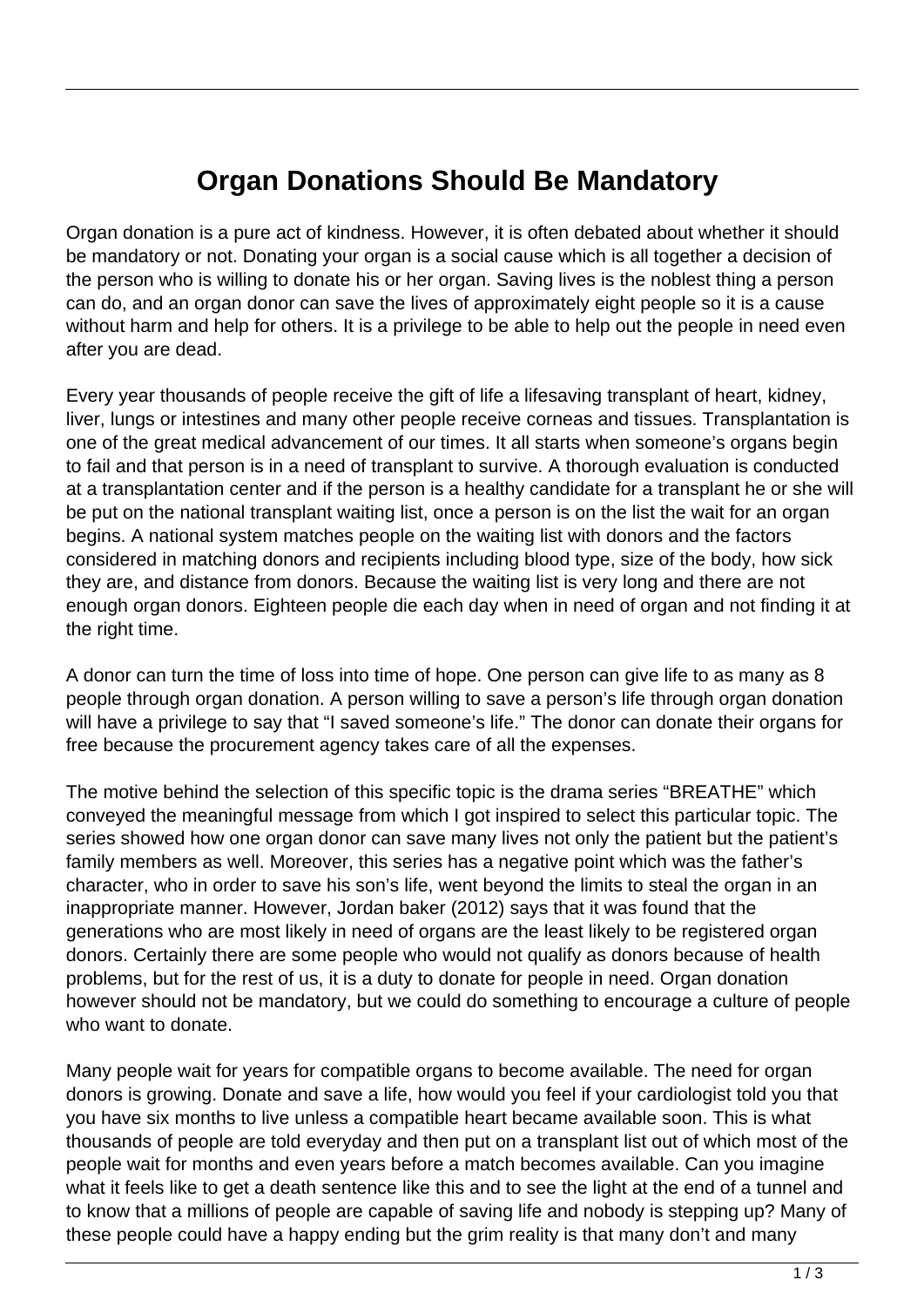won't. On the other hand, families of such people plead for organs because of compelled situation in order to save their beloved one's life.

Furthermore, people do not likely to donate organs because they think it is against their religious point of view. However, according to Islam: There is no clear verse that states that organ donation is permitted in Islam but according to a conference it is revealed that if you want to donate organs to the needy people then three conditions must be satisfied; the organ should be a gift to a person only for the purpose to save his/her life, the person who is donating the organ should not do it for economical reason, after a person donates organ it should not cause a loss of his life, for example, as it is scientifically proven that human body has 2 kidneys and on one kidney a person can lead normal life so he can donate the other kidney to the person who is in need. In Quran it is clearly stated that saving one's life is equal to saving an entire humanity. Moreover, Zubeida Mustafa (September 2016) says that a humanitarian character and a role model of millions of people, Abdul Sattar Edhi who recently passed away, donated his corneas after death and inspired many people to donate their organs. Transplantation society of Pakistan tells us that after the Edhis's eye donation public learnt that organ donation is indeed a good deed and in this year 504 more people came forward to donate their organs.

Haripriya Suresh, an Indian boy, in January 2018 had a cystic fibroses which causes the weakness of lungs due to which he needed an organ transplant within one month. So he was registered on the recipient list on the fourth number which obviously took long time to get on number one. The boy was with a rare blood group which is AB- negative which is why he had to suffer because of unavailability of organ donors especially with this particular blood group, despite of waiting for so long he could not get the right donor on the right time therefore he lost his life due to the organ shortage.

On May 2016, Sharad and Patel, had an unfortunate accident. One of them got brutally injured and was declared brain dead by doctors. On the other hand, in different city, a little girl was suffering from congenital heart disease and needed urgent heart transplant. The parents of that girl were hopelessly searching for heart donor and they came to know that there is a boy with brain dead condition so they start pleading to his parents to donate his heart to their daughter but they immediately refused as they did not consider their son to be dead. When the doctor suggested them to donate the boy's heart, as he would not be able to survive anymore, they considered the emotional appeal of the girl's parents and agreed to donate his heart.

Rachael Rettner (September 2018). An extraordinary case which occurred in Europe and in this case cancer spread from organ donor to four people. It all begins with a 53 year old organ donor woman who died from a stroke but after 16 months, a woman who received lung transplant became ill and found out that she had breast cancer. Analysts revealed that these cells had come from lungs which were donated by 53 year old lady. And in 2011, the liver transplant patient came to know that she had breast cancer cells in liver, the patient was scared to face another transplant and eventually that patient died in 2012.After six years of transplantation, patient who received a left kidney was diagnosed with breast cancer died because the cancer had spread in many other organs. And another 32 year old man died after 10 years of transplantation surgery.

Gabrielle Johnston, Ike Golfing, a 52 year old man who had recently suffered for a heart attack and a bypass surgery underwent another heart attack which made a heavy toll on his body. He started getting sicker day by day to the extent that his heart became too weak to pump blood.